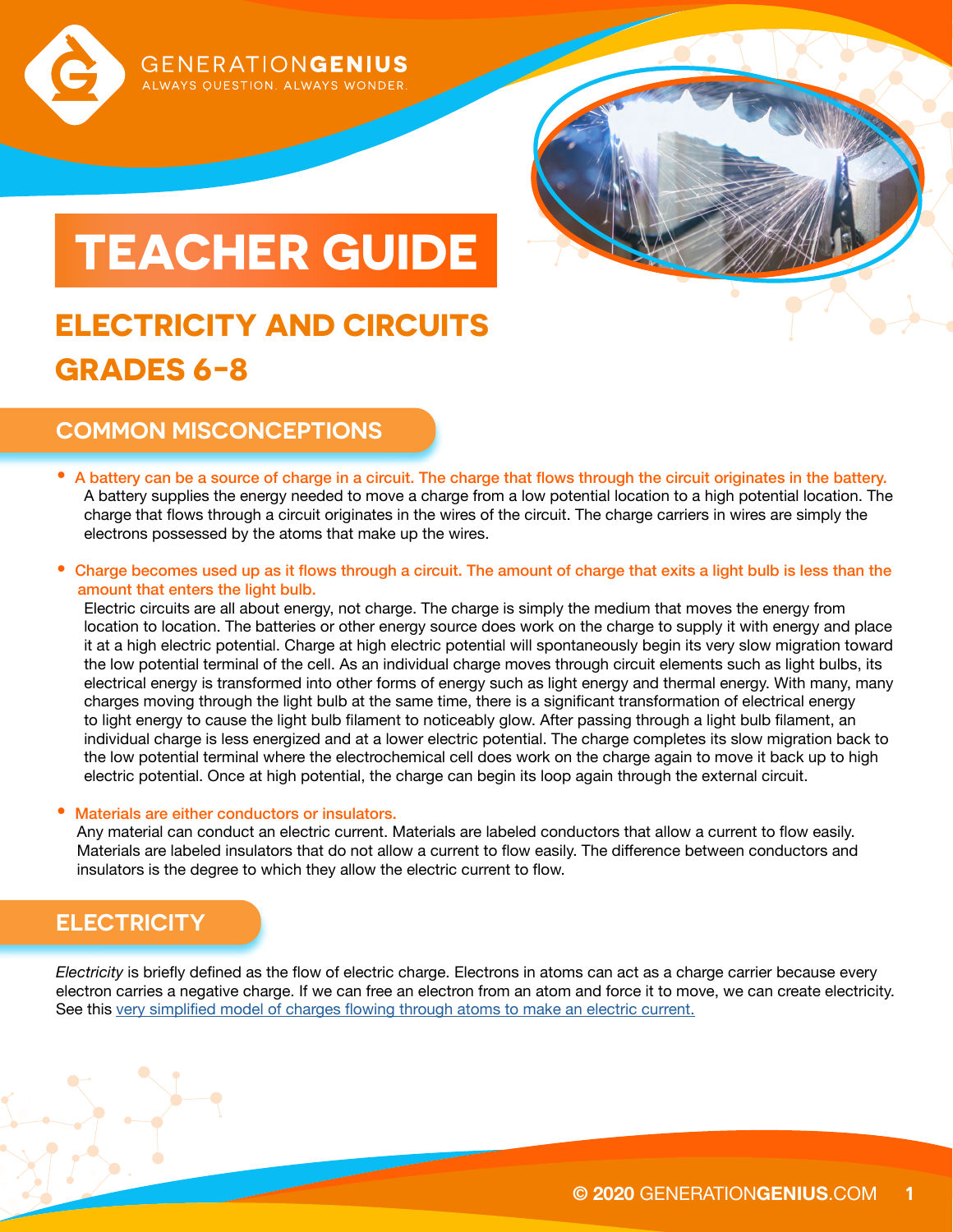# **STATIC VS. CURRENT ELECTRICITY**

Static electricity exists when there is a buildup of opposite charges on objects separated by an insulator. Static (as in "at rest") electricity exists until the two groups of opposite charges can find a path between each other to balance the system out. When the charges do find a means of equalizing, a static discharge occurs. The attraction of the charges becomes so great that they can flow through even the best of insulators (air, glass, plastic, rubber, etc.).

Current electricity exists when charges are able to constantly flow. To flow, current electricity requires a circuit: a closed, never-ending loop of conductive material. The charges are propelled by an electric field. Electric fields describe the pulling or pushing force in a space between charges.

- *Voltage* is the amount of potential energy between two points on a circuit. We need a source of electric potential (voltage), which pushes electrons from a point of low potential energy to higher potential energy.
- *Current* is the rate at which charge is flowing. Current flows from a high voltage to a lower voltage within a circuit.
- *Resistance* is a material's tendency to resist the flow of charge (current).

## **SERIES AND PARALLEL CIRCUITS**

There are two basic ways in which to connect more than two circuit components: series and parallel. The basic idea of a *series* connection is that components are connected end-to-end in a line to form a single path through which current can flow. Components connected in *parallel* are connected along multiple paths so that the current can split up; the same voltage is applied to each component. These are [examples of series and parallel circuits.](https://www.physicsclassroom.com/class/circuits/Lesson-4/Two-Types-of-Connections)

## **TEACHER TIPS**

- Depending on students' prior experiences, they may need help developing a scientific model to describe how birds can safely perch on high-voltage power lines. To assist students, you could give them a diagram of major components of the system (e.g., wire stretched between poles and bird) and ask them to indicate the flow of the current, trace the circuit, identify conductors and insulators, and indicate the potential difference in voltage and/or current flow.
- Model your thinking as you facilitate students in revising their models after watching the video. Some of these questions may be useful as you facilitate model revisions based on new and additional information:
	- Could someone restate our question (or our charge)? What are we building consensus about?
	- What are some things we think we can say at this point about our anchoring phenomenon?
	- What is our evidence for those ideas (the explanations)?
	- How should we represent it? Are we Ok with that?
	- Do we all agree with that?
	- How are these explanations similar? How are they different?
- Call to students' attention that scientific models are used to describe or explain phenomenon and to make predictions (i.e., students are using their model to predict how a bird could get electrocuted in the Elaborate phase of the lesson).

### **ABOUT THIS LESSON**

**This lesson was created by the National Science Teaching Association (NSTA) to pair with the Generation Genius video and support** *NGSS***.** 

#### **They have requested we provide the following background with this lesson:**

*The Next Generation Science Standards (NGSS)* are the national standards on how students learn science, and they are based on contemporary research presented in *A Framework for K–12 Science Education (the Framework).* The shift in